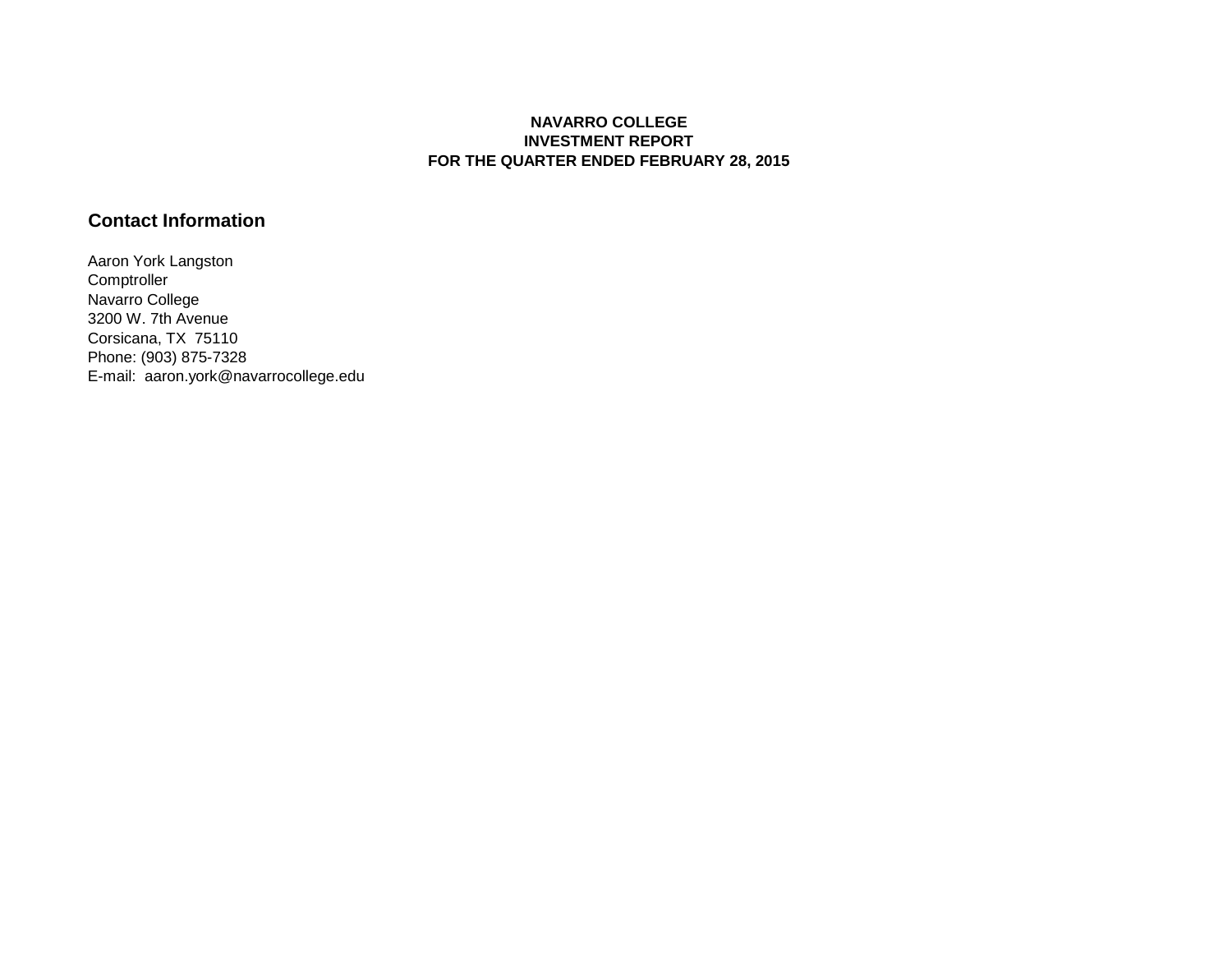### **NAVARRO COLLEGE INVESTMENT REPORT FOR THE QUARTER ENDED FEBRUARY 28, 2015**

| <b>TYPE OF INVESTMENT</b>                                                                          |              | <b>BEGINNING</b><br><b>BOOK VALUE</b><br>11/30/14 |               | <b>ADDITIONS/</b><br><b>CHANGES</b><br><b>FOR PERIOD</b> |     | <b>ENDING</b><br><b>BOOK VALUE</b><br>02/28/15 |      | <b>BEGINNING</b><br><b>MARKET VALUE</b><br>11/30/14 |      | <b>ENDING</b><br><b>MARKET VALUE</b><br>02/28/15 |
|----------------------------------------------------------------------------------------------------|--------------|---------------------------------------------------|---------------|----------------------------------------------------------|-----|------------------------------------------------|------|-----------------------------------------------------|------|--------------------------------------------------|
| <b>Certificates of Deposit</b>                                                                     |              |                                                   |               |                                                          |     |                                                |      |                                                     |      |                                                  |
| Prosperity Bank - CD #730010577 (E&G)<br>Due 10/26/2016 @ 0.650% Rate<br>Purchased 10/26/2014      |              | 500,000.00                                        |               |                                                          |     | 500,000.00                                     |      | 500,311.64                                          |      | 501,113.01                                       |
| City National Bank - CD #3006358431 (E&G)<br>Due 11/12/2015 @ 1.250% Rate<br>Purchased 11/12/2014  |              | 250,000.00                                        |               |                                                          |     | 250,000.00                                     |      | 250,154.11                                          |      | 250,924.66                                       |
| First Bank & Trust Co. - CD #5006220 (E&G)<br>Due 10/18/2015 @1.000% Rate<br>Purchased 10/18/2014  |              | 100,000.00                                        |               |                                                          |     | 100,000.00                                     |      | 100,117.81                                          |      | 100,364.38                                       |
| First Bank & Trust Co. - CD #5007088 (E&G)<br>Due 09/08/2015 @ 1.000% Rate<br>Purchased 09/08/2014 |              | 145,000.00                                        |               |                                                          |     | 145,000.00                                     |      | 145,329.73                                          |      | 145,687.26                                       |
| State Farm - CD #3055051959 (E&G)<br>Due 06/11/2016 @ .630% Rate<br>Purchased 06/11/2014           |              | 150,000.00                                        |               |                                                          |     | 150,000.00                                     |      | 150,445.32                                          |      | 150,678.33                                       |
| State Farm - CD#1019063147 (Aux)<br>Due 07/01/2016 @ .600% Rate<br>Purchased 07/01/2014            |              | 100,000.00                                        |               |                                                          |     | 100,000.00                                     |      | 100,249.86                                          |      | 100,397.81                                       |
| Citizens National Bank - CD#1020387 (SCH)<br>Due 02/20/2017 @ .650% Rate<br>Purchased 02/20/2015   |              | 0.00                                              |               | 123,500.00                                               |     | 123,500.00                                     |      |                                                     |      | 123,517.59                                       |
|                                                                                                    | Subtotal     | \$<br>1,245,000.00                                | \$            | 123,500.00                                               | -\$ | 1,368,500.00                                   | \$   | 1,246,608.47                                        | \$   | 1,372,683.05                                     |
| <b>U.S. Government Agency Securities</b>                                                           |              |                                                   |               |                                                          |     |                                                |      |                                                     |      |                                                  |
|                                                                                                    |              |                                                   |               |                                                          |     |                                                |      |                                                     |      |                                                  |
|                                                                                                    | Subtotal     | \$<br>0.00                                        | $\mathfrak s$ | $\overline{\phantom{a}}$                                 | \$  | $0.00\  \  \,$ \$                              |      | 0.00                                                | - \$ | 0.00                                             |
|                                                                                                    | <b>TOTAL</b> | \$<br>1,245,000.00                                | -\$           | 123,500.00                                               | \$  | 1,368,500.00                                   | - \$ | 1,246,608.47                                        | - \$ | 1,372,683.05                                     |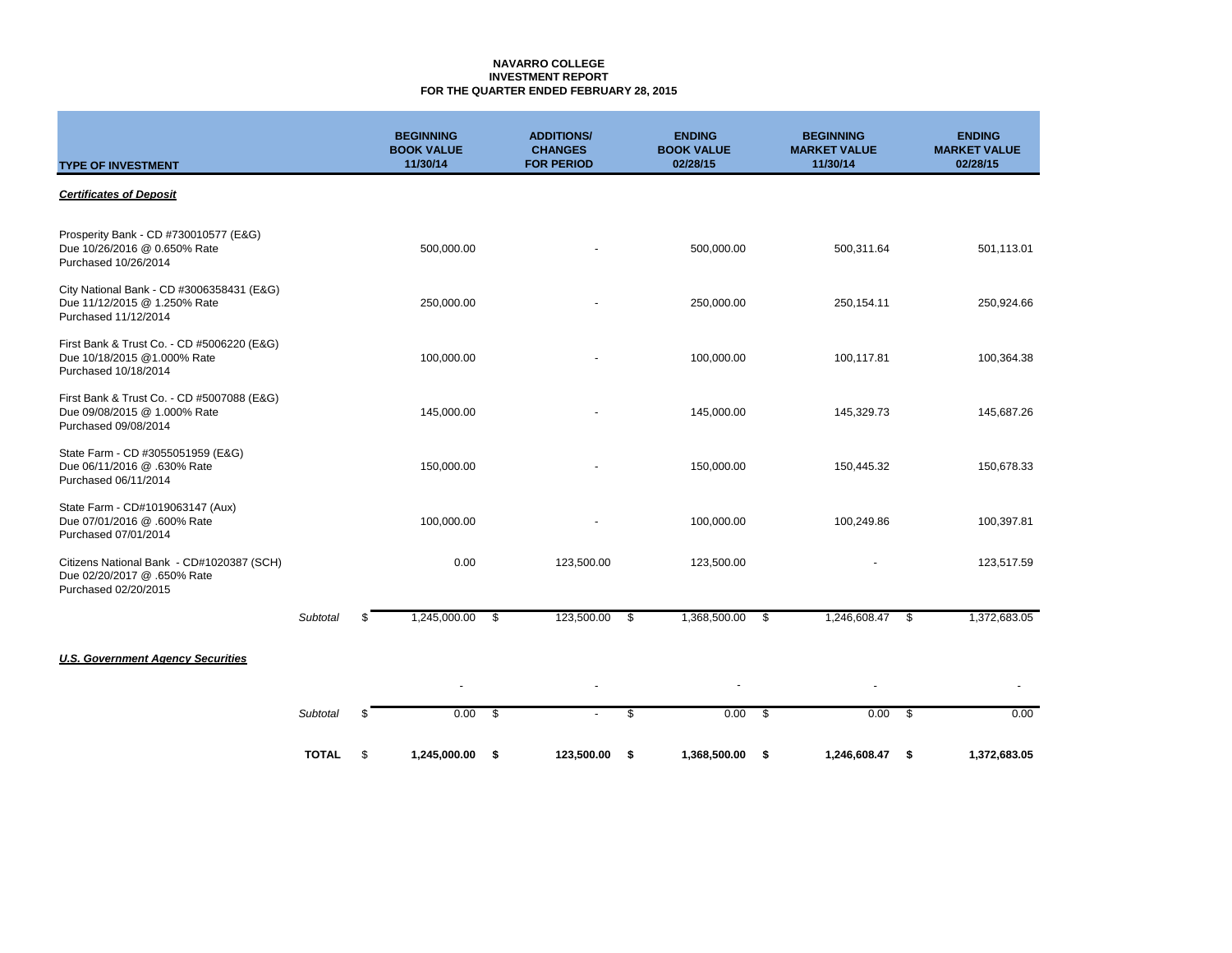## **NAVARRO COLLEGE INVESTMENT REPORT RECAP FOR THE QUARTER ENDED FEBRUARY 28, 2015**

### **RECAP OF INVESTMENTS BY FUND**

| <b>TYPE OF INVESTMENT</b>                                                                |    | <b>ENDING</b><br><b>BOOK VALUE</b><br>02/28/15 | <b>Educational and</b><br><b>General Fund</b> | <b>Debt Service</b><br><b>Fund</b> | <b>Auxiliary</b><br><b>Fund</b> | <b>Agency</b><br><b>Fund</b> | Plant<br><b>Fund</b> | <b>Student</b><br><b>Financial</b><br><b>Aid Fund</b> |
|------------------------------------------------------------------------------------------|----|------------------------------------------------|-----------------------------------------------|------------------------------------|---------------------------------|------------------------------|----------------------|-------------------------------------------------------|
| First Bank & Trust Co. - CD #5007088                                                     |    | 145,000.00                                     | 145,000.00                                    |                                    |                                 |                              |                      |                                                       |
|                                                                                          |    |                                                |                                               |                                    |                                 |                              |                      |                                                       |
| First Bank & Trust Co. - CD #5006220                                                     |    | 100,000.00                                     | 100,000.00                                    |                                    |                                 |                              |                      |                                                       |
| Prosperity Bank-CD#730010577                                                             |    | 500,000.00                                     | 500,000.00                                    |                                    |                                 |                              |                      |                                                       |
| City National Bank-CD#3006358431                                                         |    | 250,000.00                                     | 250,000.00                                    |                                    |                                 |                              |                      |                                                       |
| State Farm - CD #3055051959                                                              |    | 150,000.00                                     | 150,000.00                                    |                                    |                                 |                              |                      |                                                       |
| State Farm - CD #1019063147                                                              |    | 100,000.00                                     |                                               |                                    | 100,000.00                      |                              |                      |                                                       |
| Citizens National Bank - CD#1020387                                                      |    | 123,500.00                                     |                                               |                                    |                                 |                              |                      | 123,500.00                                            |
|                                                                                          | -S | 1,368,500.00 \$                                | 1,145,000.00 \$                               | 0.00~\$                            | 100,000.00 \$                   | $0.00 \text{ }$ \$           | $0.00 \text{ }$ \$   | 123,500.00                                            |
| February 28, 2015 Benchmark Rates:                                                       |    |                                                |                                               |                                    |                                 |                              |                      |                                                       |
| <b>TexStar Local Government Investment Service</b>                                       |    | 0.0548%                                        |                                               |                                    |                                 |                              |                      |                                                       |
| Rates and market values are from the February 27, 2015 The<br><b>Wall Street Journal</b> |    |                                                |                                               |                                    |                                 |                              |                      |                                                       |
| <b>Federal Funds Rate</b>                                                                |    | 0.2800%                                        |                                               |                                    |                                 |                              |                      |                                                       |
| Treasury Bill - 26 weeks                                                                 |    | 0.0650%                                        |                                               |                                    |                                 |                              |                      |                                                       |

We, the investment officers of Navarro College District, swear that, to the best of our knowledge, this report displays Navarro College's investment portfolio as of February 28, 2015. We further swear that transactions inv investment portfolio are in compliance with Navarro College's Investment Policy and Strategy and the provisions of the Public Funds Investment Act, Chapter 2256, and amendments of the Texas Government Code.

**Prepared by:** Date Investment Officer

Date Comptroller Date Investment Officer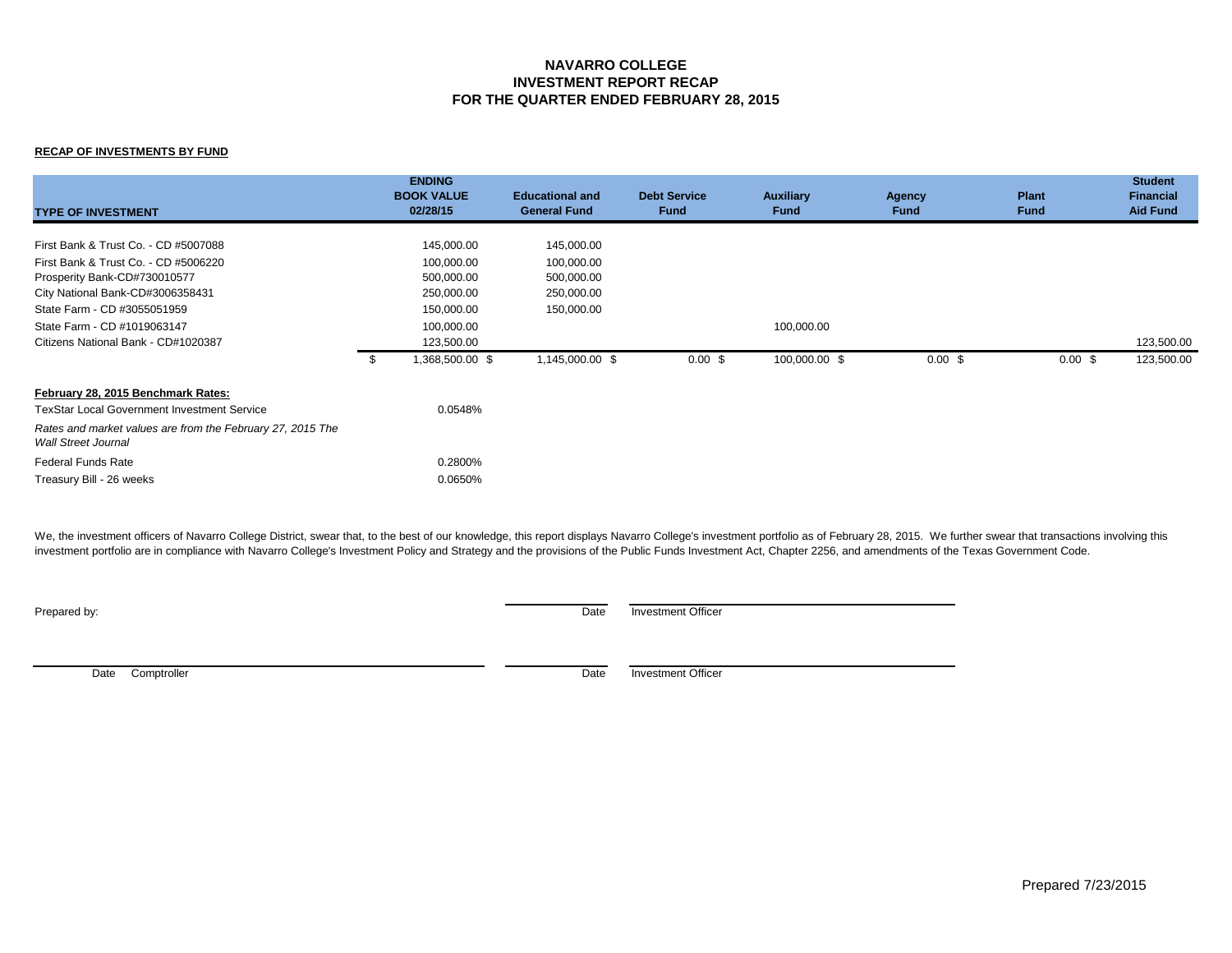# **NAVARRO COLLEGE INVESTMENT PORTFOLIO MATURITY SCHEDULE FOR THE QUARTER ENDED FEBRUARY 28, 2015**

| <b>MATURITY</b>      |                                  |                              |                                  |                                 |                          |  |  |  |
|----------------------|----------------------------------|------------------------------|----------------------------------|---------------------------------|--------------------------|--|--|--|
| <b>Fiscal Year</b>   | <b>1st Quarter</b><br>Sept - Nov | 2nd Quarter<br>Dec - Feb     | <b>3rd Quarter</b><br>Mar - May  | <b>4th Quarter</b><br>Jun - Aug | <b>Total Amount</b>      |  |  |  |
| 2015<br>2016<br>2017 | -<br>495,000.00<br>500,000.00    | $\blacksquare$<br>123,500.00 | $\blacksquare$<br>$\blacksquare$ | 250,000.00                      | 745,000.00<br>623,500.00 |  |  |  |
| <b>Total</b>         | \$<br>$995,000.00$ \$            | 123,500.00                   | \$<br>0.00                       | 250,000.00 \$                   | 1,368,500.00             |  |  |  |